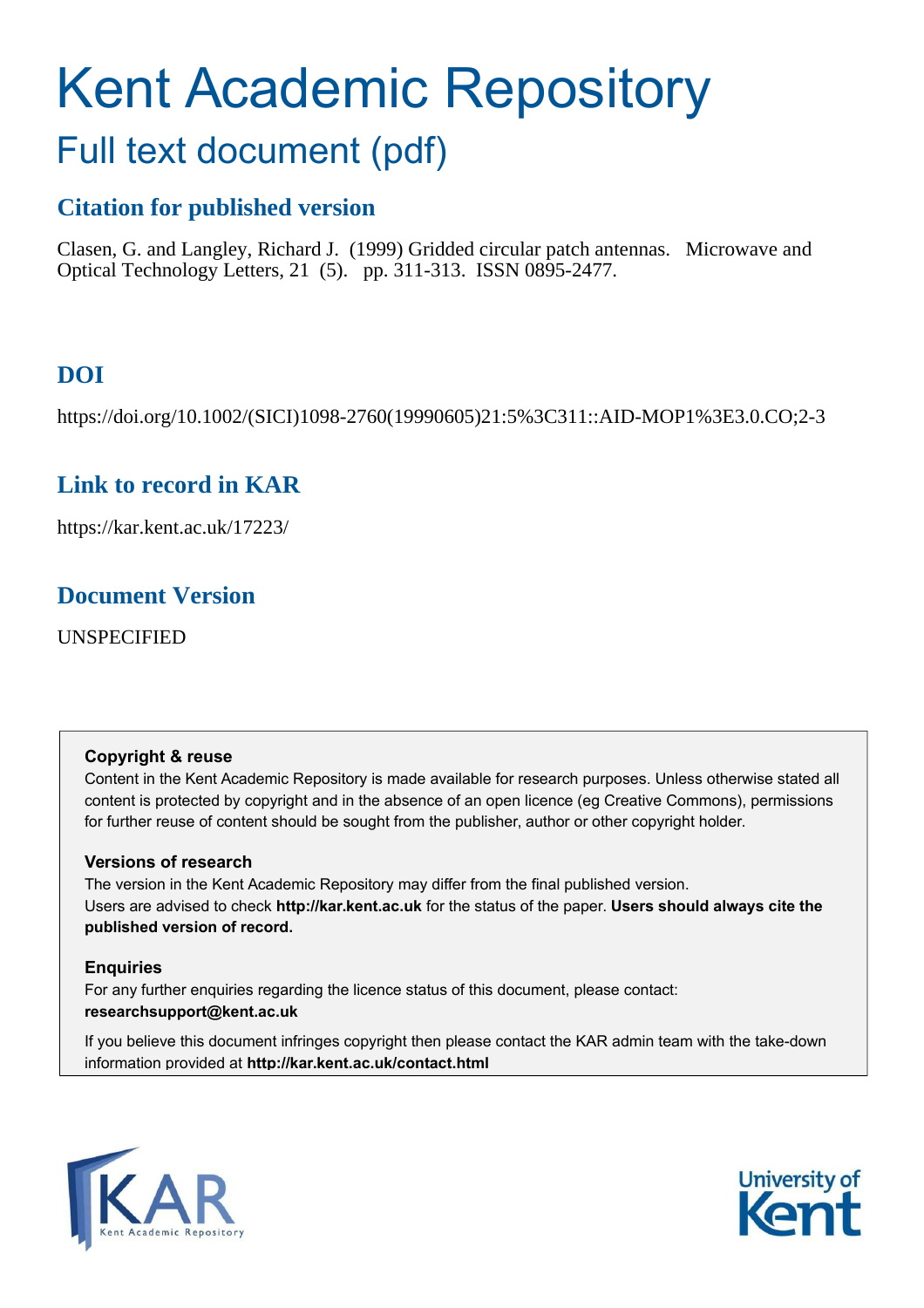#### **GRIDDED CIRCULAR PATCH ANTENNAS**

**G. Clasen<sup>1</sup> and R. J. Langley<sup>1</sup>** 1 Electronic Engineering Laboratory University of Kent Canterbury, Kent CT2 7NT, United Kingdom

*Recei*¨*ed 20 No*¨*ember 1998*

**ABSTRACT:** *The performance of circular microstrip patch antennas is presented where the conducting patch and ground plane are constructed from a grid. Improved cross polarization, mode suppression, and bandwidth are possible, but are accompanied by lower gain and reduced front-to-back ratios. A computer simulation reveals the current structure. The density and shape of the grid pattern are important parameters. Such antennas are can be manufactured within glass laminates.* Q 1999 John Wiley & Sons, Inc. Microwave Opt Technol Lett  $21: 311-313$ , 1999.

**Key words:** *printed antennas; microstrip patch antennas; gridded patches*

#### **1. INTRODUCTION**

Microstrip antennas [1] consist of a printed conducting shape situated above a conducting ground plane. These conductors are usually continuous (solid). Rectangular printed antennas where the patches are made from a conducting grid (mesh) have been reported previously [2]. Improved bandwidth, but lower gain were the main observations. There will be applications, such as GPS and tolling, where it is desirable to print patch antennas within the glass laminate of a windscreen/rear screen. In the manufacturing process, it is not possible to use a solid silver patch or ground plane as this distorts the heating profile during lamination, causing structural distortions; hence, a gridded conducting structure must be used. This letter discusses the performance of a circular disk microstrip patch antennas where the solid conducting printed patch and the ground plane are replaced by conducting grids of appropriate geometry for the mode of patch excitation. Performance is compared with an equivalent conventional patch in all cases. For this study, the patches were initially printed on RT Duroid substrate, 0.78 mm thick, with a relative permittivity of 2.33 so that an assessment of the effects of meshing the antenna could be made. In later work, the antennas were screen printed on glass. The performance of conventional patches with glass subtrates and superstrates has been discussed elsewhere [4, 5].

Figure 1 shows two gridded patches. The gridded patch in Figure 1(a) operates in the  $TM_{11}$ -mode; the grid line geometry is in the direction of the currents which flow on the patch, and is optimum and particular to this mode. Grid patterns have been designed for other modes of excitation [3], such as the TM<sub>21</sub> shown in Figure 1(b). An advantage is that gridding the patch suppresses unwanted mode propagation since the line geometry is designed for a given model of operation.

#### **2. MEASUREMENTS**

Experimental comparisons were made among four patch combinations: a standard circular patch and a grid patch over a solid conductor ground plane, and solid and gridded patches over a gridded ground plane. The gridded ground plane had the same conductor geometry as the patch directly beneath it, with an additional polar grid extending over the remaining ground plane beyond the patch diameter. In the examples shown in Figure 1, the standard patch was 75 mm in diameter with a ground plane extending to 130 mm, while the gridded patch was 60 mm over a 110 mm diameter ground plane. Both patches resonated at 1.48 GHz. Hence, a gridded patch is smaller for a given resonant frequency. Doubling the density of the grid lines on the same patch increases the resonant frequency from 1.48 to 1.69 GHz.

Figure 2 shows the  $45^{\circ}$  plane radiation patterns for a gridded patch and a solid patch; the gridded patch has twice the density of the lines shown in Figure 1(b). Gridding the patch while retaining a solid ground plane reduces the gain by 1.7 dB, but improves the cross polarization very significantly, from  $-16$  to  $-24$  dB. The bandwidth remains substantially the same. The gain decreases by a further 2 dB for the less densely gridded patch of Figure 1(b), but the cross polarization again improves.

Gridding the ground plane as well as the patch has several effects. In Figure 3, the full radiation patterns are plotted in the principle planes for a grid patch over both solid and gridded ground planes. Using a grid ground plane now improves the gain by 2 dB, but the front-to-back ratio degrades due to the partially transparent conductor, from 14 dB for the solid ground plane to 7 dB for a low-density gridded ground plane in the *H*-plane and 10 dB in the *E*-plane. The beamwidth increases by about 10% when a gridded ground plane is used, but more significantly, the bandwidth improves from 1 to 2.2%. However, the cross polarization increases to  $-9$  dB, significantly higher than the standard patch.



**Figure 1** Gridded patch antennas. (a)  $TM_{11}$ -mode. (b)  $TM_{01}$ -mode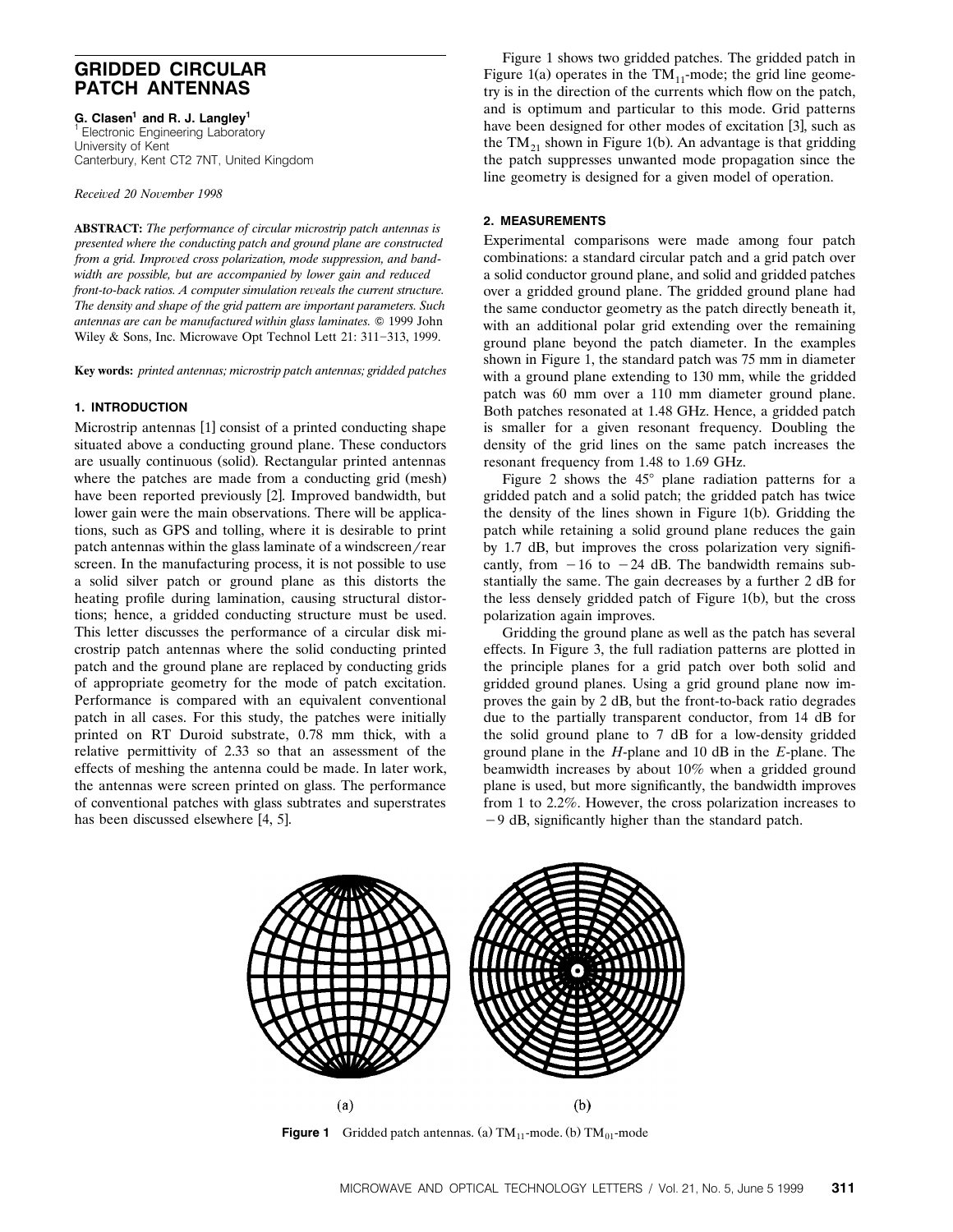

Figure 2 45° plane copolar and cross-polar radiation patterns for patches over a solid conductor ground plane. ---- solid patch.  $\cdot$ grid patch



**Figure 3** *E*- and *H*-plane radiation patterns for gridded patch over different ground planes. — solid ground plane. ---- gridded ground plane

#### **3. SIMULATION**

Figure 4 plots the current distribution on the gridded patch obtained from a simulation on HP Momentum software. For a conventional patch, the peak currents are toward the edge of the patch, and thus the aperture radiates from edges only. The peak currents for the grid patch are at the center, and the radiating fields emanate from all lines, not just those at the edge. Consequently, the radiating field amplitude tapers across the patch, and so gives rise to a wider beamwdith. An improved cross-polarization performance results due to currents being forced to follow the line geometry. It is very simple to show how changing the grid line direction degrades the cross polarization.

#### **4. CONCLUSIONS**

Preliminary results are presented for gridded circular patches. The advantages of using a grid patch with a solid ground plane are better cross polarization and unwanted mode suppression, but the antenna gain reduces as the density of the grid lines reduces. There are advantages in using a gridded patch together with a gridded ground plane at the expense of **Figure 4** Currents flowing on gridded patch